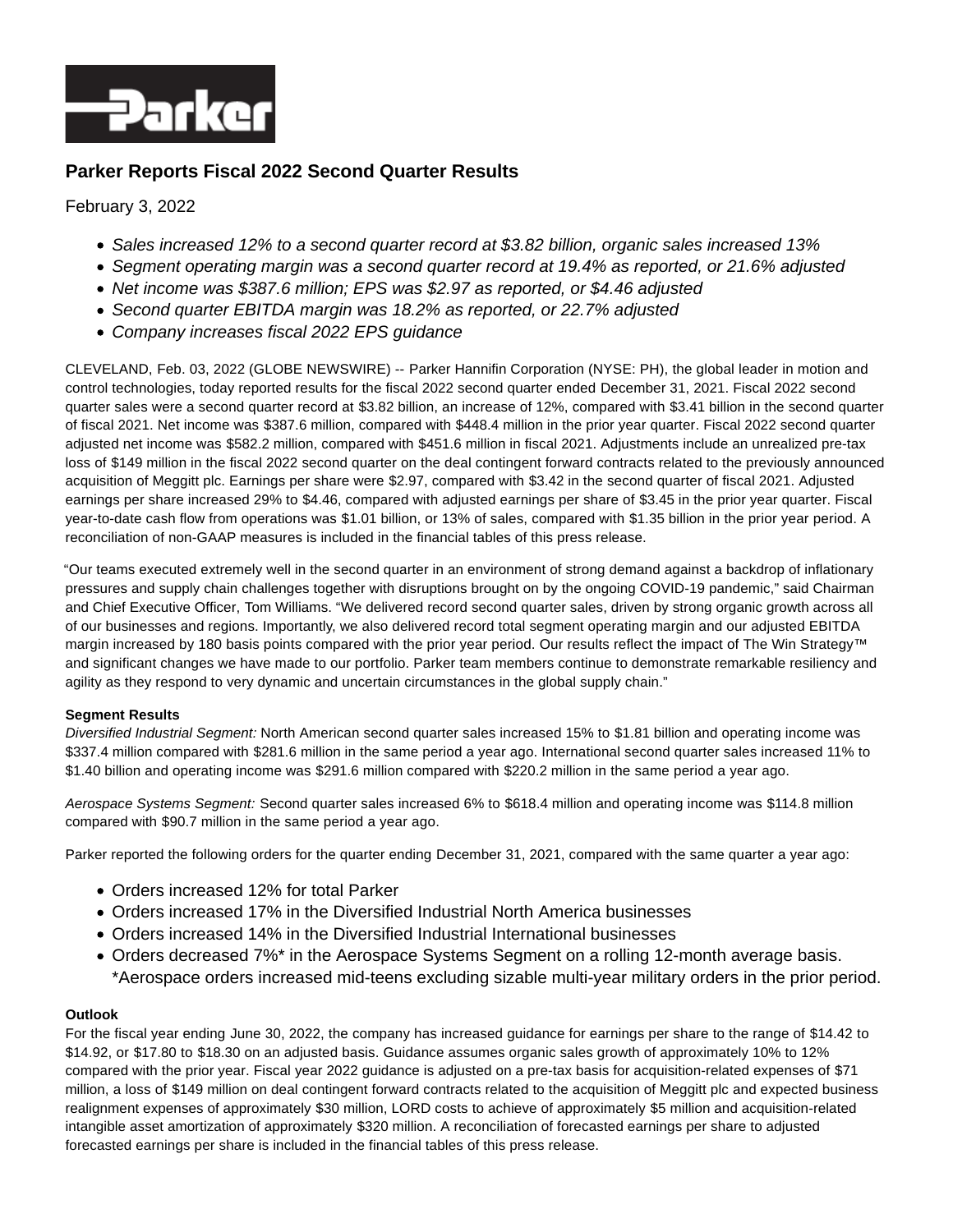Williams added, "For the remainder of this fiscal year, we expect positive demand trends to continue and are confident in our ability to navigate the Omicron variant and supply chain challenges ahead. We are also encouraged with the progress being made on the regulatory clearances required for the closure of the Meggitt acquisition. With disciplined execution of the Win Strategy 3.0 and the transformation of our portfolio continuing, we remain strongly positioned to deliver sustainable long-term growth and top quartile performance."

**NOTICE OF CONFERENCE CALL**: Parker Hannifin's conference call and slide presentation to discuss its fiscal 2022 second quarter results are available to all interested parties via live webcast today at 11:00 a.m. ET, at [www.phstock.com.](http://www.phstock.com/) A replay of the webcast will be available on the site approximately one hour after the completion of the call and will remain available for one year. To register for e-mail notification of future events please visit [www.phstock.com.](http://www.phstock.com/)

### **About Parker Hannifin**

Parker Hannifin is a Fortune 250 global leader in motion and control technologies. For more than a century the company has been enabling engineering breakthroughs that lead to a better tomorrow. Parker has increased its annual dividend per share paid to shareholders for 65 consecutive fiscal years, among the top five longest-running dividend-increase records in the S&P 500 index. Learn more at [www.parker.com o](http://www.parker.com/)r @parkerhannifin.

#### **Offer to Acquire Meggitt PLC**

The acquisition of Meggitt plc, announced August 2, 2021, remains subject to satisfaction or waiver of the conditions set out in the scheme document, including regulatory clearances. It is currently expected that completion of the transaction will occur during the third quarter of calendar year 2022. For copies of all announcements and further information, please visit the dedicated transaction microsite at [www.aerospacegrowth.com.](http://www.aerospacegrowth.com/)

#### **Note on Orders**

Orders provide near-term perspective on the company's outlook, particularly when viewed in the context of prior and future quarterly order rates. However, orders are not in themselves an indication of future performance. All comparisons are at constant currency exchange rates, with the prior year restated to the current-year rates. All exclude acquisitions until they can be reflected in both the numerator and denominator. Aerospace comparisons are rolling 12-month average computations. The total Parker orders number is derived from a weighted average of the year-over-year quarterly % change in orders for Diversified Industrial North America and Diversified Industrial International, and the year-over-year 12-month rolling average of orders for the Aerospace Systems Segment.

#### **Note on Net Income**

Net income referenced in this press release is equal to net income attributable to common shareholders.

#### **Note on Non-GAAP Financial Measures**

This press release contains references to non-GAAP financial information including (a) adjusted net income; (b) adjusted earnings per share; (c) adjusted total segment operating margin; (d) EBITDA margin; and (e) adjusted EBITDA margin. The adjusted net income, earnings per share and total segment operating margin measures are presented to allow investors and the company to meaningfully evaluate changes in net income, earnings per share and total segment operating margin on a comparable basis from period to period. This press release also contains references to EBITDA, EBITDA margin and adjusted EBITDA margin. EBITDA is defined as earnings before interest, taxes, depreciation and amortization. Although EBITDA, EBITDA margin and adjusted EBITDA margin are not measures of performance calculated in accordance with GAAP, we believe that they are useful to an investor in evaluating the results of this quarter versus the prior period. A reconciliation of non-GAAP measures is included in the financial tables of this press release.

#### **Forward-Looking Statements**

Forward-looking statements contained in this and other written and oral reports are made based on known events and circumstances at the time of release, and as such, are subject in the future to unforeseen uncertainties and risks. Often but not always, these statements may be identified from the use of forward-looking terminology such as "anticipates," "believes," "may," "should," "could," "expects," "targets," "is likely," "will," or the negative of these terms and similar expressions, and include all statements regarding future performance, earnings projections, events or developments. Neither Parker nor any of its respective associates or directors, officers or advisers, provides any representation, assurance or guarantee that the occurrence of the events expressed or implied in any forward-looking statements in this press release will actually occur. Parker cautions readers not to place undue reliance on these statements. It is possible that the future performance and earnings projections of the company, including its individual segments, may differ materially from past performance or current expectations.

The risks and uncertainties in connection with such forward-looking statements related to the proposed acquisition of Meggitt include, but are not limited to, the occurrence of any event, change or other circumstances that could delay or prevent the closing of the proposed acquisition, including the failure to satisfy any of the conditions to the proposed acquisition; the possibility that in order for the parties to obtain regulatory approvals, conditions are imposed that prevent or otherwise adversely affect the anticipated benefits from the proposed acquisition or cause the parties to abandon the proposed acquisition; adverse effects on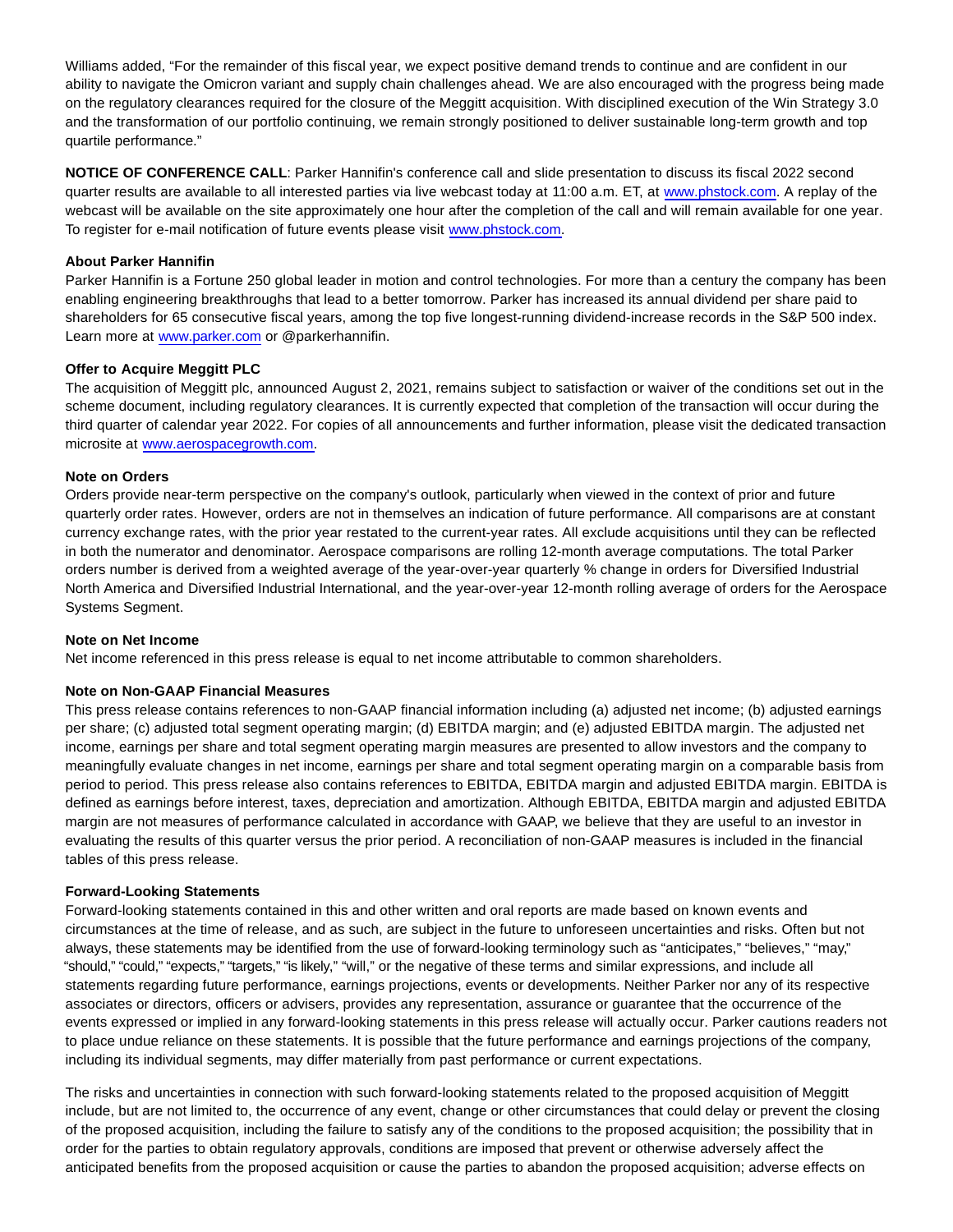Parker's common stock because of the failure to complete the proposed acquisition; Parker's business experiencing disruptions due to acquisition-related uncertainty or other factors making it more difficult to maintain relationships with employees, business partners or governmental entities; the possibility that the expected synergies and value creation from the proposed acquisition will not be realized or will not be realized within the expected time period, due to unsuccessful implementation strategies or otherwise; and significant transaction costs related to the proposed acquisition.

Among other factors which may affect future performance are: the impact of the global outbreak of COVID-19 and governmental and other actions taken in response; changes in business relationships with and purchases by or from major customers, suppliers or distributors, including delays or cancellations in shipments; disputes regarding contract terms or significant changes in financial condition, changes in contract cost and revenue estimates for new development programs and changes in product mix; ability to identify acceptable strategic acquisition targets; uncertainties surrounding timing, successful completion or integration of acquisitions and similar transactions, including the integration of LORD Corporation or Exotic Metals; the ability to successfully divest businesses planned for divestiture and realize the anticipated benefits of such divestitures; the determination to undertake business realignment activities and the expected costs thereof and, if undertaken, the ability to complete such activities and realize the anticipated cost savings from such activities; ability to implement successfully business and operating initiatives, including the timing, price and execution of share repurchases and other capital initiatives; availability, cost increases of or other limitations on our access to raw materials, component products and/or commodities if associated costs cannot be recovered in product pricing; ability to manage costs related to insurance and employee retirement and health care benefits; legal and regulatory developments and changes; compliance costs associated with environmental laws and regulations; potential supply chain and labor disruptions, including as a result of labor shortages; threats associated with and efforts to combat terrorism and cyber-security risks; uncertainties surrounding the ultimate resolution of outstanding legal proceedings, including the outcome of any appeals; local and global political and competitive market conditions, including global reactions to U.S. trade policies, and resulting effects on sales and pricing; and global economic factors, including manufacturing activity, air travel trends, currency exchange rates, difficulties entering new markets and general economic conditions such as inflation, deflation, interest rates (including fluctuations associated with any potential credit rating decline) and credit availability; inability to obtain, or meet conditions imposed for, required governmental and regulatory approvals; changes in consumer habits and preferences; government actions, including the impact of changes in the tax laws in the United States and foreign jurisdictions and any judicial or regulatory interpretation thereof; and large scale disasters, such as floods, earthquakes, hurricanes, industrial accidents and pandemics. Readers should consider these forward-looking statements in light of risk factors discussed in Parker's Annual Report on Form 10-K for the fiscal year ended June 30, 2021 and other periodic filings made with the SEC.

#### **Contact: Media -**

Aidan Gormley - Director, Global Communications and Branding 216-896-3258 [aidan.gormley@parker.com](mailto:aidan.gormley@parker.com)

#### **Financial Analysts -**

Robin J. Davenport, Vice President, Corporate Finance 216-896-2265 [rjdavenport@parker.com](mailto:rjdavenport@parker.com)

# **Stock**

**Symbol:** PH - NYSE

### **PARKER HANNIFIN CORPORATION - DECEMBER 31, 2021 CONSOLIDATED STATEMENT OF INCOME**

| (Unaudited)                                      | Six Months Ended December 31,<br>31. |           |  |           |  |           |  |            |
|--------------------------------------------------|--------------------------------------|-----------|--|-----------|--|-----------|--|------------|
| (Dollars in thousands, except per share amounts) |                                      | 2021      |  | 2020*     |  | 2021      |  | 2020*      |
| <b>Net sales</b>                                 |                                      | 3.824.580 |  | 3.411.905 |  | 7.587.389 |  | 6,642,445  |
| Cost of sales                                    |                                      | 2,764,725 |  | 2,518,165 |  | 5,478,622 |  | 4,904,614  |
| Selling, general and administrative expenses     |                                      | 380,710   |  | 356,572   |  | 788.475   |  | 726,423    |
| Interest expense                                 |                                      | 61.360    |  | 62.990    |  | 120.710   |  | 128,948    |
| Other expense (income), net                      |                                      | 127.461   |  | (103,714) |  | 137,513   |  | (108, 606) |
| Income before income taxes                       |                                      | 490,324   |  | 577.892   |  | 1,062,069 |  | 991,066    |

Three Months Ended December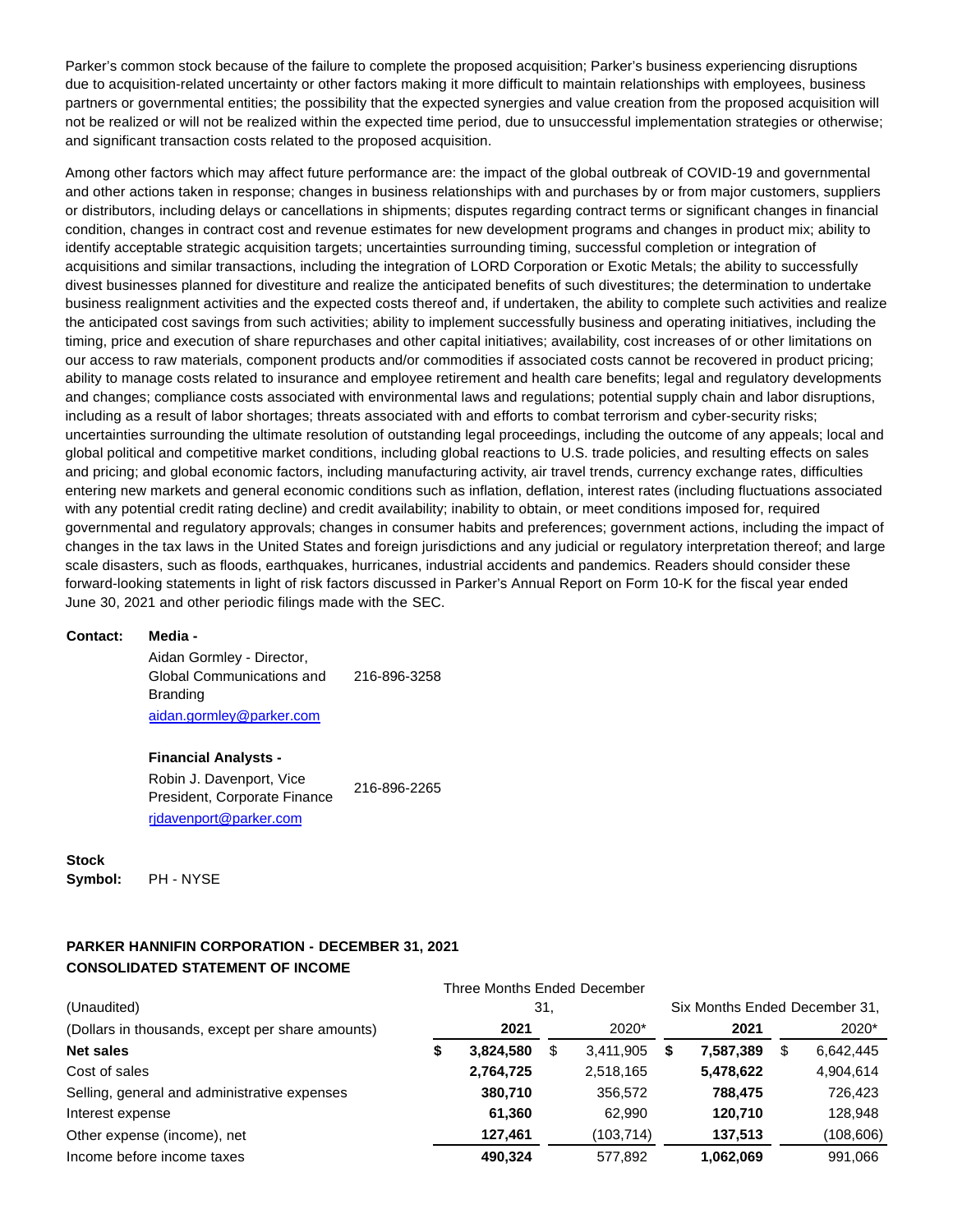| Income taxes                                                                                           | 102,595                    |      | 129,350                    | 222,877                    |      | 222,413                    |
|--------------------------------------------------------------------------------------------------------|----------------------------|------|----------------------------|----------------------------|------|----------------------------|
| Net income                                                                                             | 387,729                    |      | 448,542                    | 839,192                    |      | 768,653                    |
| Less: Noncontrolling interests                                                                         | 129                        |      | 191                        | 435                        |      | 499                        |
| Net income attributable to common shareholders                                                         | 387,600                    | S    | 448,351                    | 838,757                    | S    | 768,154                    |
| Earnings per share attributable to common<br>shareholders:                                             |                            |      |                            |                            |      |                            |
| Basic earnings per share                                                                               | \$<br>3.02                 | - \$ | $3.48$ \$                  | 6.52                       | - \$ | 5.96                       |
| Diluted earnings per share                                                                             | \$<br>2.97                 | - \$ | $3.42$ \$                  | 6.42                       | - \$ | 5.89                       |
| Average shares outstanding during period - Basic<br>Average shares outstanding during period - Diluted | 128,493,725<br>130,581,665 |      | 129,013,781<br>131,075,655 | 128,610,223<br>130,585,212 |      | 128,860,763<br>130,482,564 |
|                                                                                                        |                            |      |                            |                            |      |                            |

**CASH DIVIDENDS PER COMMON SHARE**

|                                 | Three Months Ended December |  |      |  |                               |  |      |  |
|---------------------------------|-----------------------------|--|------|--|-------------------------------|--|------|--|
| (Unaudited)                     | - 31.                       |  |      |  | Six Months Ended December 31, |  |      |  |
| (Amounts in dollars)            | 2021                        |  | 2020 |  | 2021                          |  | 2020 |  |
| Cash dividends per common share | 1.03                        |  | 0.88 |  | 2.06                          |  | 1.76 |  |

### **RECONCILIATION OF NET INCOME ATTRIBUTABLE TO COMMON SHAREHOLDERS TO ADJUSTED NET INCOME ATTRIBUTABLE TO COMMON SHAREHOLDERS**

|                                                |     | Three Months Ended December |    |            |    |           |                               |            |  |
|------------------------------------------------|-----|-----------------------------|----|------------|----|-----------|-------------------------------|------------|--|
| (Unaudited)                                    | 31, |                             |    |            |    |           | Six Months Ended December 31. |            |  |
| (Dollars in thousands)                         |     | 2021                        |    | 2020*      |    | 2021      |                               | 2020*      |  |
| Net income attributable to common shareholders | \$  | 387,600                     | \$ | 448,351    | \$ | 838,757   | \$                            | 768,154    |  |
| Adjustments:                                   |     |                             |    |            |    |           |                               |            |  |
| Acquired intangible asset amortization expense |     | 78,741                      |    | 81.237     |    | 158,512   |                               | 162,940    |  |
| Business realignment charges                   |     | 3,645                       |    | 18,767     |    | 6,659     |                               | 34,468     |  |
| Integration costs to achieve                   |     | 807                         |    | 3,592      |    | 2,009     |                               | 7,539      |  |
| Acquisition-related expenses                   |     | 19,142                      |    |            |    | 71,341    |                               |            |  |
| Loss on deal-contingent forward contracts      |     | 149,382                     |    |            |    | 149,382   |                               |            |  |
| Gain on sale of land                           |     |                             |    | (100, 893) |    |           |                               | (100, 893) |  |
| Tax effect of adjustments <sup>1</sup>         |     | (57, 139)                   |    | 572        |    | (87,780)  |                               | (22, 738)  |  |
| Adjusted net income attributable to common     |     |                             |    |            |    |           |                               |            |  |
| shareholders                                   | \$  | 582,178                     | \$ | 451,626    |    | 1,138,880 | S                             | 849,470    |  |

\*Prior period has been adjusted to reflect the change in inventory accounting method, as described in the Company's fiscal 2021 Annual Report on Form 10-K.

<sup>1</sup>This line item reflects the aggregate tax effect of all non-tax adjustments reflected in the preceding line items of the table. We estimate the tax effect of each adjustment item by applying our overall effective tax rate for continuing operations to the pre-tax amount, unless the nature of the item and/or the tax jurisdiction in which the item has been recorded requires application of a specific tax rate or tax treatment, in which case the tax effect of such item is estimated by applying such specific tax rate or tax treatment.

# **PARKER HANNIFIN CORPORATION - DECEMBER 31, 2021 RECONCILIATION OF EARNINGS PER DILUTED SHARE TO ADJUSTED EARNINGS PER DILUTED SHARE**

|                            | Three Months Ended December |                 |      |                               |
|----------------------------|-----------------------------|-----------------|------|-------------------------------|
| (Unaudited)                |                             |                 |      | Six Months Ended December 31. |
| (Amounts in dollars)       | 2021                        | $2020*$         | 2021 | $2020*$                       |
| Earnings per diluted share | 2.97                        | $3.42 \quad$ \$ | 6.42 | 5.89                          |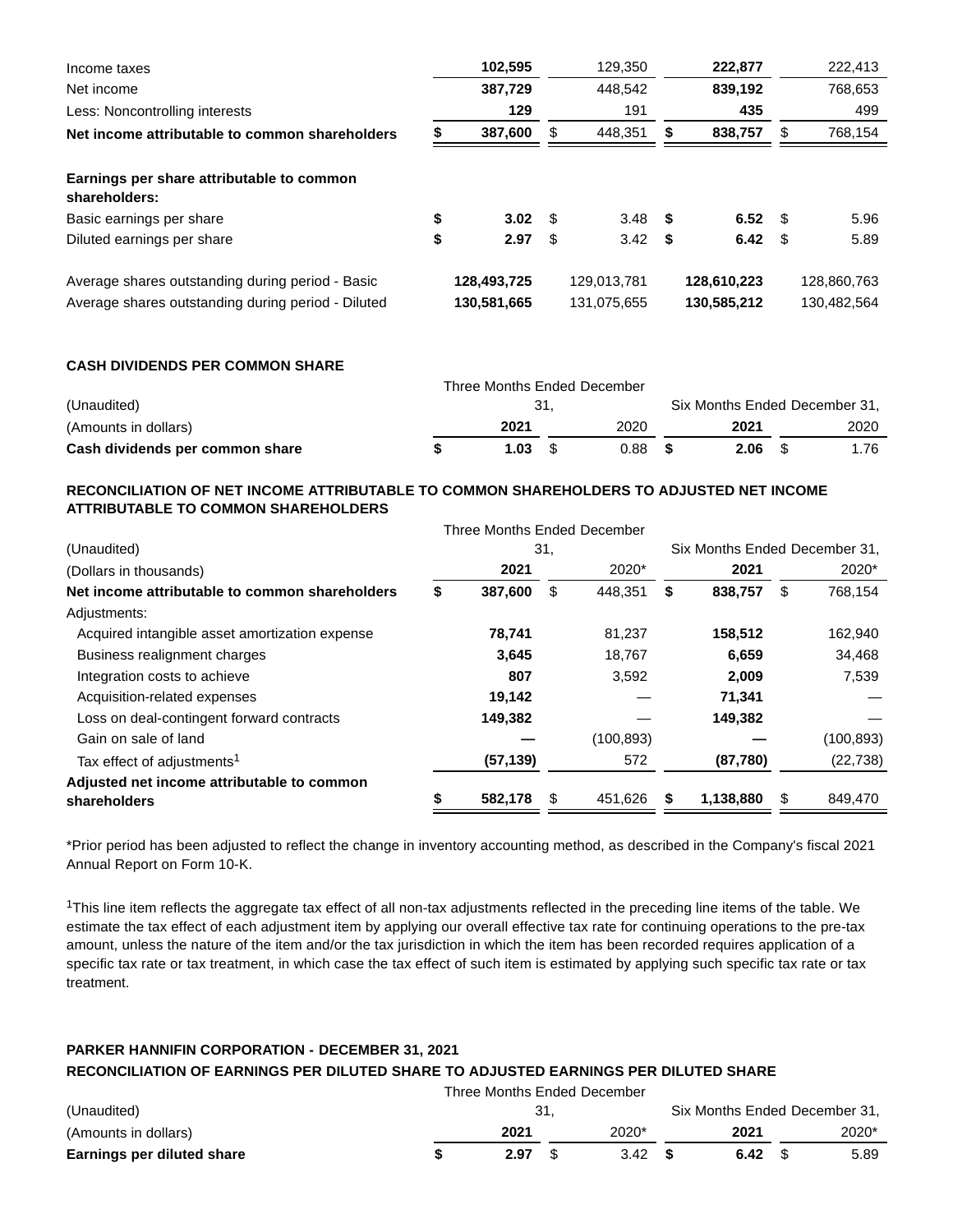| Adjustments:                                   |        |            |        |            |
|------------------------------------------------|--------|------------|--------|------------|
| Acquired intangible asset amortization expense | 0.60   | 0.62       | 1.21   | 1.25       |
| Business realignment charges                   | 0.03   | 0.14       | 0.05   | 0.26       |
| Integration costs to achieve                   | 0.01   | 0.02       | 0.02   | 0.05       |
| Acquisition-related expenses                   | 0.15   |            | 0.55   |            |
| Loss on deal-contingent forward contracts      | 1.14   |            | 1.14   |            |
| Gain on sale of land                           |        | (0.77)     |        | (0.77)     |
| Tax effect of adjustments <sup>1</sup>         | (0.44) | 0.02       | (0.67) | (0.16)     |
| Adjusted earnings per diluted share            | 4.46   | \$<br>3.45 | 8.72   | \$<br>6.52 |
|                                                |        |            |        |            |

<sup>1</sup>This line item reflects the aggregate tax effect of all non-tax adjustments reflected in the preceding line items of the table. We estimate the tax effect of each adjustment item by applying our overall effective tax rate for continuing operations to the pre-tax amount, unless the nature of the item and/or the tax jurisdiction in which the item has been recorded requires application of a specific tax rate or tax treatment, in which case the tax effect of such item is estimated by applying such specific tax rate or tax treatment.

### **RECONCILIATION OF EBITDA TO ADJUSTED EBITDA**

| (Unaudited)                               |                 | Three Months Ended December 31, | Six Months Ended December 31, |                 |    |           |
|-------------------------------------------|-----------------|---------------------------------|-------------------------------|-----------------|----|-----------|
| (Dollars in thousands)                    | 2021            |                                 | 2020*                         | 2021            |    | 2020*     |
| <b>Net sales</b>                          | \$<br>3,824,580 | \$                              | 3,411,905                     | \$<br>7,587,389 | \$ | 6,642,445 |
| Net income                                | \$<br>387,729   | \$                              | 448,542                       | \$<br>839,192   | \$ | 768,653   |
| Income taxes                              | 102,595         |                                 | 129,350                       | 222,877         |    | 222,413   |
| Depreciation                              | 65,362          |                                 | 68,581                        | 131,113         |    | 135,320   |
| Amortization                              | 78,741          |                                 | 81,237                        | 158,512         |    | 162,940   |
| Interest expense                          | 61,360          |                                 | 62,990                        | 120,710         |    | 128,948   |
| <b>EBITDA</b>                             | 695,787         |                                 | 790,700                       | 1,472,404       |    | 1,418,274 |
| Adjustments:                              |                 |                                 |                               |                 |    |           |
| Business realignment charges              | 3,645           |                                 | 18,767                        | 6,659           |    | 34,468    |
| Integration costs to achieve              | 807             |                                 | 3,592                         | 2,009           |    | 7,539     |
| Acquisition-related expenses              | 19,142          |                                 |                               | 71,341          |    |           |
| Loss on deal-contingent forward contracts | 149,382         |                                 |                               | 149,382         |    |           |
| Gain on sale of land                      |                 |                                 | (100,893)                     |                 |    | (100,893) |
| <b>Adjusted EBITDA</b>                    | 868,763         | \$                              | 712,166                       | \$<br>1,701,795 | \$ | 1,359,388 |
| <b>EBITDA</b> margin                      | 18.2%           |                                 | 23.2%                         | 19.4%           |    | 21.4%     |
| <b>Adjusted EBITDA margin</b>             | 22.7%           |                                 | 20.9%                         | 22.4%           |    | 20.5%     |

\*Prior period has been adjusted to reflect the change in inventory accounting method, as described in the Company's fiscal 2021 Annual Report on Form 10-K.

# **PARKER HANNIFIN CORPORATION - DECEMBER 31, 2021 BUSINESS SEGMENT INFORMATION**

|                         | Three Months Ended December |              |              |                               |
|-------------------------|-----------------------------|--------------|--------------|-------------------------------|
| (Unaudited)             | 31.                         |              |              | Six Months Ended December 31, |
| (Dollars in thousands)  | 2021                        | 2020*        | 2021         | 2020*                         |
| <b>Net sales</b>        |                             |              |              |                               |
| Diversified Industrial: |                             |              |              |                               |
| North America           | 1.807.024 \$                | 1,566,877 \$ | 3,600,739 \$ | 3.094.988                     |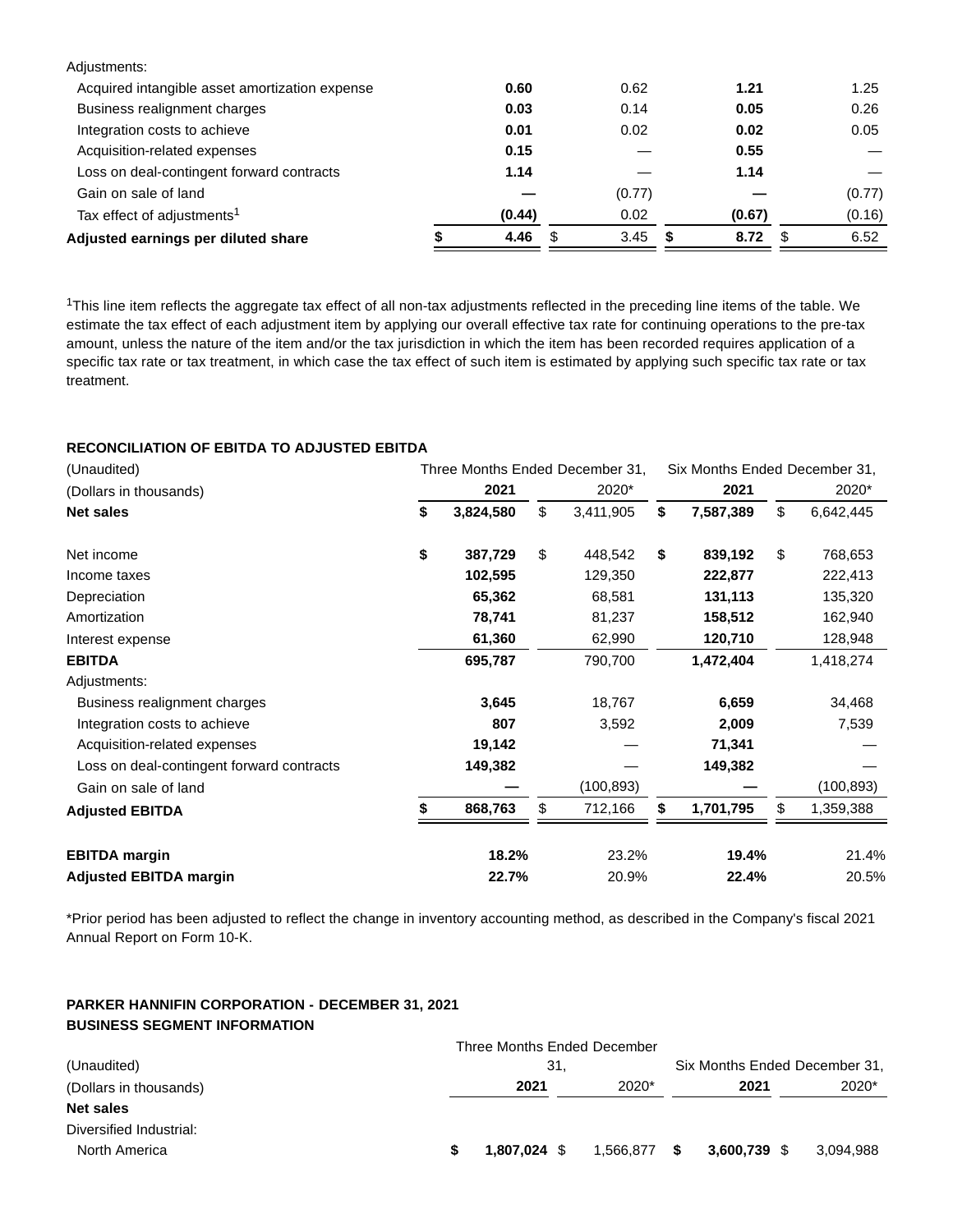| International                                    | 1,399,179        | 1,259,625       |      | 2,775,615    | 2,388,876 |
|--------------------------------------------------|------------------|-----------------|------|--------------|-----------|
| Aerospace Systems                                | 618,377          | 585,403         |      | 1,211,035    | 1,158,581 |
| Total net sales                                  | 3,824,580        | \$<br>3,411,905 | S    | 7,587,389 \$ | 6,642,445 |
| <b>Segment operating income</b>                  |                  |                 |      |              |           |
| Diversified Industrial:                          |                  |                 |      |              |           |
| North America                                    | \$<br>337,417 \$ | 281,619         | - \$ | 671,119 \$   | 550,452   |
| International                                    | 291,555          | 220,213         |      | 582,731      | 407,114   |
| Aerospace Systems                                | 114,796          | 90,729          |      | 233,047      | 177,495   |
| Total segment operating income                   | 743,768          | 592,561         |      | 1,486,897    | 1,135,061 |
| Corporate general and administrative expenses    | 42,587           | 38,720          |      | 91,659       | 75,455    |
| Income before interest expense and other expense | 701,181          | 553.841         |      | 1,395,238    | 1,059,606 |
| Interest expense                                 | 61,360           | 62,990          |      | 120,710      | 128,948   |
| Other expense (income)                           | 149,497          | (87, 041)       |      | 212,459      | (60, 408) |
| Income before income taxes                       | 490,324 \$       | 577,892         |      | 1,062,069 \$ | 991,066   |

\*Prior period has been adjusted to reflect the change in inventory accounting method, as described in the Company's fiscal 2021 Annual Report on Form 10-K.

### **RECONCILIATION OF TOTAL SEGMENT OPERATING MARGIN TO ADJUSTED TOTAL SEGMENT OPERATING MARGIN**

| (Unaudited)                                    | <b>Three Months Ended</b>  |                            | <b>Three Months Ended</b> |                     |  |  |
|------------------------------------------------|----------------------------|----------------------------|---------------------------|---------------------|--|--|
| (Dollars in thousands)                         | December 31, 2021          |                            | December 31, 2020         |                     |  |  |
|                                                | <b>Operating</b><br>income | <b>Operating</b><br>margin | Operating<br>income       | Operating<br>margin |  |  |
| <b>Total segment operating income</b>          | \$<br>743,768              | $19.4\%$ \$                | 592.561                   | 17.4%               |  |  |
| Adjustments:                                   |                            |                            |                           |                     |  |  |
| Acquired intangible asset amortization expense | 78,741                     |                            | 81,237                    |                     |  |  |
| Business realignment charges                   | 3,645                      |                            | 17,922                    |                     |  |  |
| Integration costs to achieve                   | 807                        |                            | 3,592                     |                     |  |  |
| Adjusted total segment operating income        | 826,961                    | $21.6\%$ \$                | 695,312                   | 20.4%               |  |  |
|                                                |                            |                            |                           |                     |  |  |

|                     |                            | Six Months Ended<br>December 31, 2020        |                      |                     |
|---------------------|----------------------------|----------------------------------------------|----------------------|---------------------|
| Operating<br>income | <b>Operating</b><br>margin |                                              | Operating<br>income  | Operating<br>margin |
| \$<br>1,486,897     |                            |                                              | 1,135,061            | 17.1%               |
|                     |                            |                                              |                      |                     |
| 158,512             |                            |                                              | 162,940              |                     |
| 6,659               |                            |                                              | 32.445               |                     |
| 2,009               |                            |                                              | 7,539                |                     |
| 1,654,077           |                            | - \$                                         | 1,337,985            | 20.1%               |
|                     |                            | <b>Six Months Ended</b><br>December 31, 2021 | $19.6\%$ \$<br>21.8% |                     |

### **PARKER HANNIFIN CORPORATION - DECEMBER 31, 2021 CONSOLIDATED BALANCE SHEET**

| __________________________<br>(Unaudited) | December 31, | June 30. | December 31, |
|-------------------------------------------|--------------|----------|--------------|
| (Dollars in thousands)                    | 2021         | 2021     | 2020*        |
| <b>Assets</b>                             |              |          |              |

**Current assets:**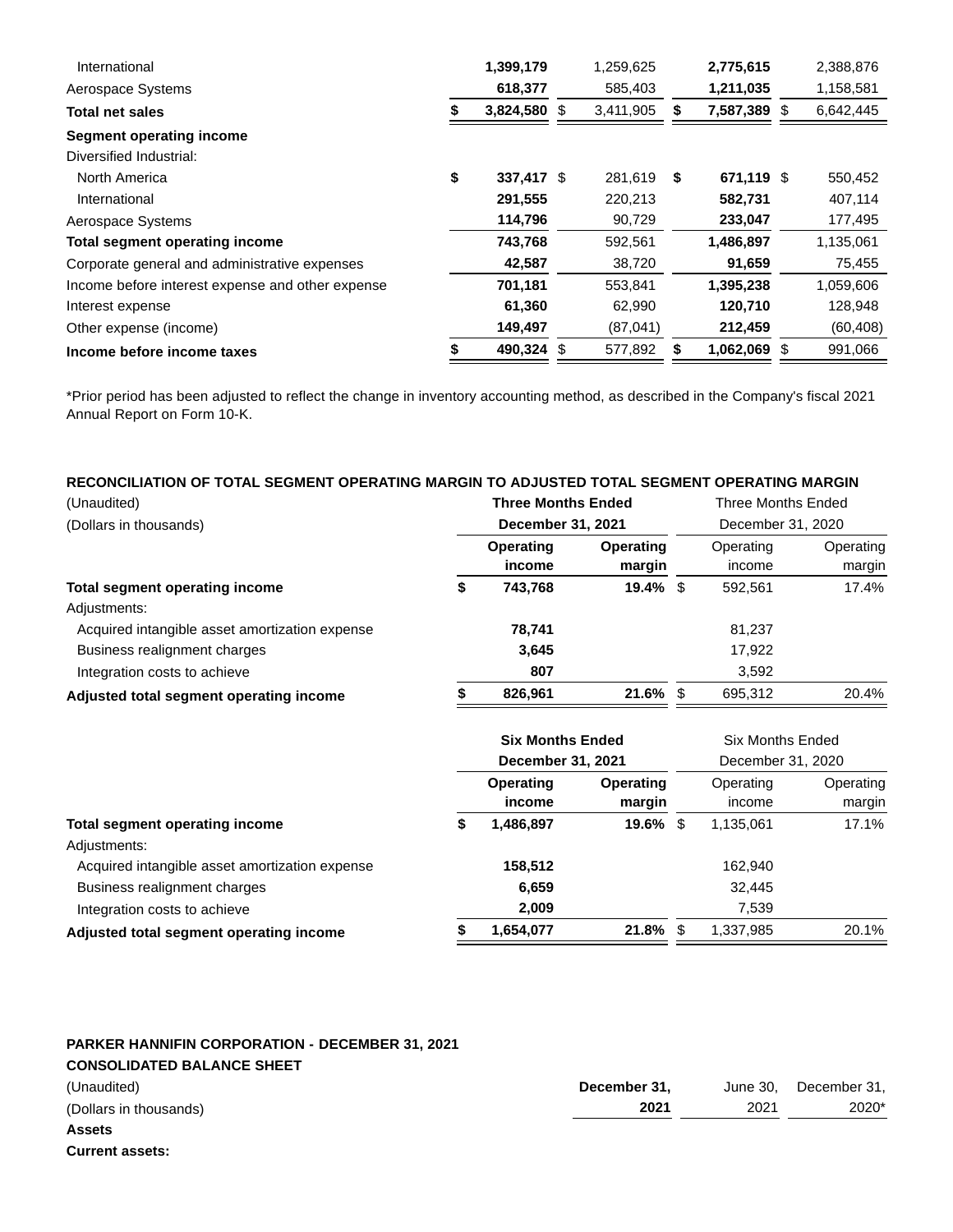| Cash and cash equivalents                                | \$<br>449,481 \$   | 733,117 \$          | 564,734    |
|----------------------------------------------------------|--------------------|---------------------|------------|
| Marketable securities and other investments              | 40,511             | 39,116              | 43,314     |
| Trade accounts receivable, net                           | 2,041,953          | 2,183,594           | 1,816,731  |
| Non-trade and notes receivable                           | 314,897            | 326,315             | 312,590    |
| Inventories                                              | 2,307,306          | 2,090,642           | 2,019,772  |
| Prepaid expenses and other                               | 2,753,501          | 243,966             | 191,362    |
| <b>Total current assets</b>                              | 7,907,649          | 5,616,750           | 4,948,503  |
| Property, plant and equipment, net                       | 2,202,932          | 2,266,476           | 2,302,142  |
| Deferred income taxes                                    | 146,567            | 104,251             | 134,325    |
| Investments and other assets                             | 794,814            | 774,239             | 795,073    |
| Intangible assets, net                                   | 3,343,612          | 3,519,797           | 3,695,194  |
| Goodwill                                                 | 7,999,901          | 8,059,687           | 8,101,016  |
| <b>Total assets</b>                                      | 22,395,475 \$      | 20,341,200 \$       | 19,976,253 |
| <b>Liabilities and equity</b>                            |                    |                     |            |
| <b>Current liabilities:</b>                              |                    |                     |            |
| Notes payable and long-term debt payable within one year | \$<br>2,201,653 \$ | $2,824$ \$          | 610,909    |
| Accounts payable, trade                                  | 1,597,025          | 1,667,878           | 1,343,011  |
| Accrued payrolls and other compensation                  | 335,417            | 507,027             | 345,973    |
| Accrued domestic and foreign taxes                       | 294,255            | 236,384             | 218,624    |
| Other accrued liabilities                                | 829,141            | 682,390             | 688,566    |
| <b>Total current liabilities</b>                         | 5,257,491          | 3,096,503           | 3,207,083  |
| Long-term debt                                           | 6,250,525          | 6,582,053           | 6,602,309  |
| Pensions and other postretirement benefits               | 959,741            | 1,055,638           | 1,843,209  |
| Deferred income taxes                                    | 558,986            | 553,981             | 456,842    |
| <b>Other liabilities</b>                                 | 600,452            | 639,355             | 631,825    |
| Shareholders' equity                                     | 8,755,082          | 8,398,307           | 7,218,663  |
| Noncontrolling interests                                 | 13,198             | 15,363              | 16,322     |
| <b>Total liabilities and equity</b>                      | \$<br>22,395,475   | \$<br>20,341,200 \$ | 19,976,253 |

\*Prior period has been adjusted to reflect the change in inventory accounting method, as described in the Company's fiscal 2021 Annual Report on Form 10-K.

#### **PARKER HANNIFIN CORPORATION - DECEMBER 31, 2021 CONSOLIDATED STATEMENT OF CASH FLOWS**

| CONSOLIDATED STATEMENT OF CASH FLOWS                      |                               |            |   |            |
|-----------------------------------------------------------|-------------------------------|------------|---|------------|
| (Unaudited)                                               | Six Months Ended December 31, |            |   |            |
| (Dollars in thousands)                                    |                               | 2021       |   | 2020*      |
| Cash flows from operating activities:                     |                               |            |   |            |
| Net income                                                | \$                            | 839,192    | S | 768,653    |
| Depreciation and amortization                             |                               | 289,625    |   | 298,260    |
| Share incentive plan compensation                         |                               | 79,385     |   | 79,833     |
| Gain on sale of business                                  |                               | (1,520)    |   |            |
| Gain on disposal of property, plant and equipment         |                               | (7,880)    |   | (102, 565) |
| Gain on marketable securities                             |                               | (4,948)    |   | (6,959)    |
| Gain on investments                                       |                               | (1, 487)   |   | (4,783)    |
| Net change in receivables, inventories and trade payables |                               | (147, 481) |   | 270,063    |
| Net change in other assets and liabilities                |                               | (16, 498)  |   | 47,707     |
| Other, net                                                |                               | (22, 919)  |   | 3,779      |
| Net cash provided by operating activities                 |                               | 1,005,469  |   | 1,353,988  |
| Cash flows from investing activities:                     |                               |            |   |            |
| Capital expenditures                                      |                               | (105, 606) |   | (92, 907)  |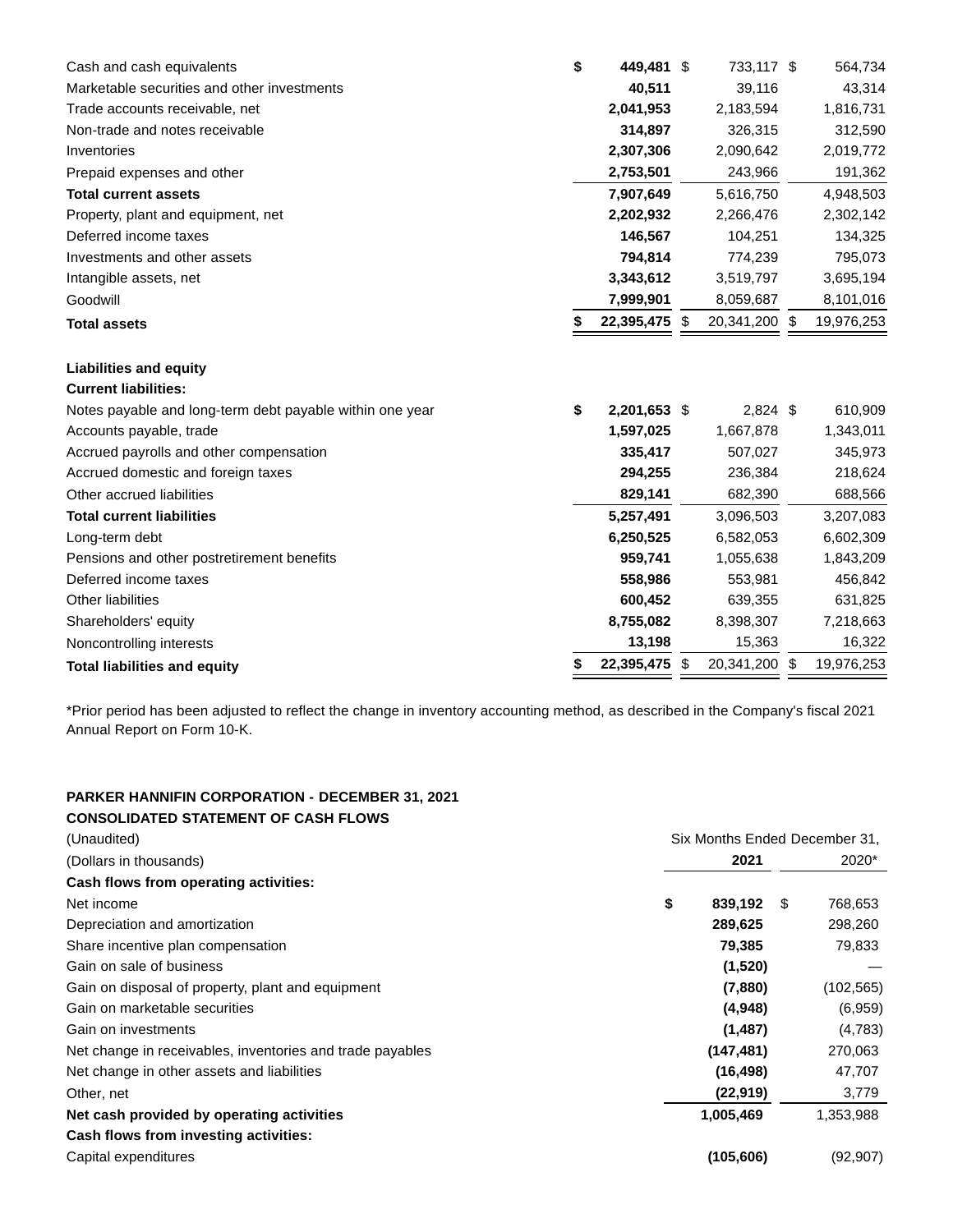| Proceeds from sale of property, plant and equipment                   | 22,392     | 124,428       |
|-----------------------------------------------------------------------|------------|---------------|
| Proceeds from sale of businesses                                      | 2,466      |               |
| Purchases of marketable securities and other investments              | (10, 150)  | (16,029)      |
| Maturities and sales of marketable securities and other investments   | 13,742     | 52,019        |
| Other                                                                 | 2,789      | 11,183        |
| Net cash (used in) provided by investing activities                   | (74, 367)  | 78,694        |
| Cash flows from financing activities:                                 |            |               |
| Net payments for common stock activity                                | (317, 512) | (57,688)      |
| Net proceeds from (payments for) debt                                 | 1,900,844  | (1,324,348)   |
| Financing fees paid                                                   | (52, 108)  |               |
| Dividends paid                                                        | (265, 556) | (227, 228)    |
| Net cash provided by (used in) financing activities                   | 1,265,668  | (1,609,264)   |
| Effect of exchange rate changes on cash                               | 6,978      | 55,802        |
| Net increase (decrease) in cash, cash equivalents and restricted cash | 2,203,748  | (120, 780)    |
| Cash, cash equivalents and restricted cash at beginning of year       | 733,117    | 685,514       |
| Cash, cash equivalents and restricted cash at end of period           | 2,936,865  | \$<br>564,734 |

\*Prior period has been adjusted to reflect the change in inventory accounting method, as described in the Company's fiscal 2021 Annual Report on Form 10-K.

## **PARKER HANNIFIN CORPORATION - DECEMBER 31, 2021**

### **RECONCILIATION OF FORECASTED EARNINGS PER DILUTED SHARE TO ADJUSTED FORECASTED EARNINGS PER DILUTED SHARE**

(Unaudited)

| (Amounts in dollars)                                      | <b>Fiscal Year</b><br>2022 |
|-----------------------------------------------------------|----------------------------|
|                                                           | \$14.42 to                 |
| Forecasted earnings per diluted share                     | \$14.92                    |
| Adjustments:                                              |                            |
| Business realignment charges                              | 0.22                       |
| Costs to achieve                                          | 0.04                       |
| Acquisition-related intangible asset amortization expense | 2.43                       |
| Acquisition-related expenses                              | 0.55                       |
| Loss on deal-contingent forward contracts                 | 1.14                       |
| Tax effect of adjustments <sup>1</sup>                    | (1.00)                     |
|                                                           | \$17.80 to                 |
| Adjusted forecasted earnings per diluted share            | \$18.30                    |
|                                                           |                            |

<sup>1</sup>This line item reflects the aggregate tax effect of all non-tax adjustments reflected in the preceding line items of the table. We estimate the tax effect of each adjustment item by applying our overall effective tax rate for continuing operations to the pre-tax amount, unless the nature of the item and/or the tax jurisdiction in which the item has been recorded requires application of a specific tax rate or tax treatment, in which case the tax effect of such item is estimated by applying such specific tax rate or tax treatment.